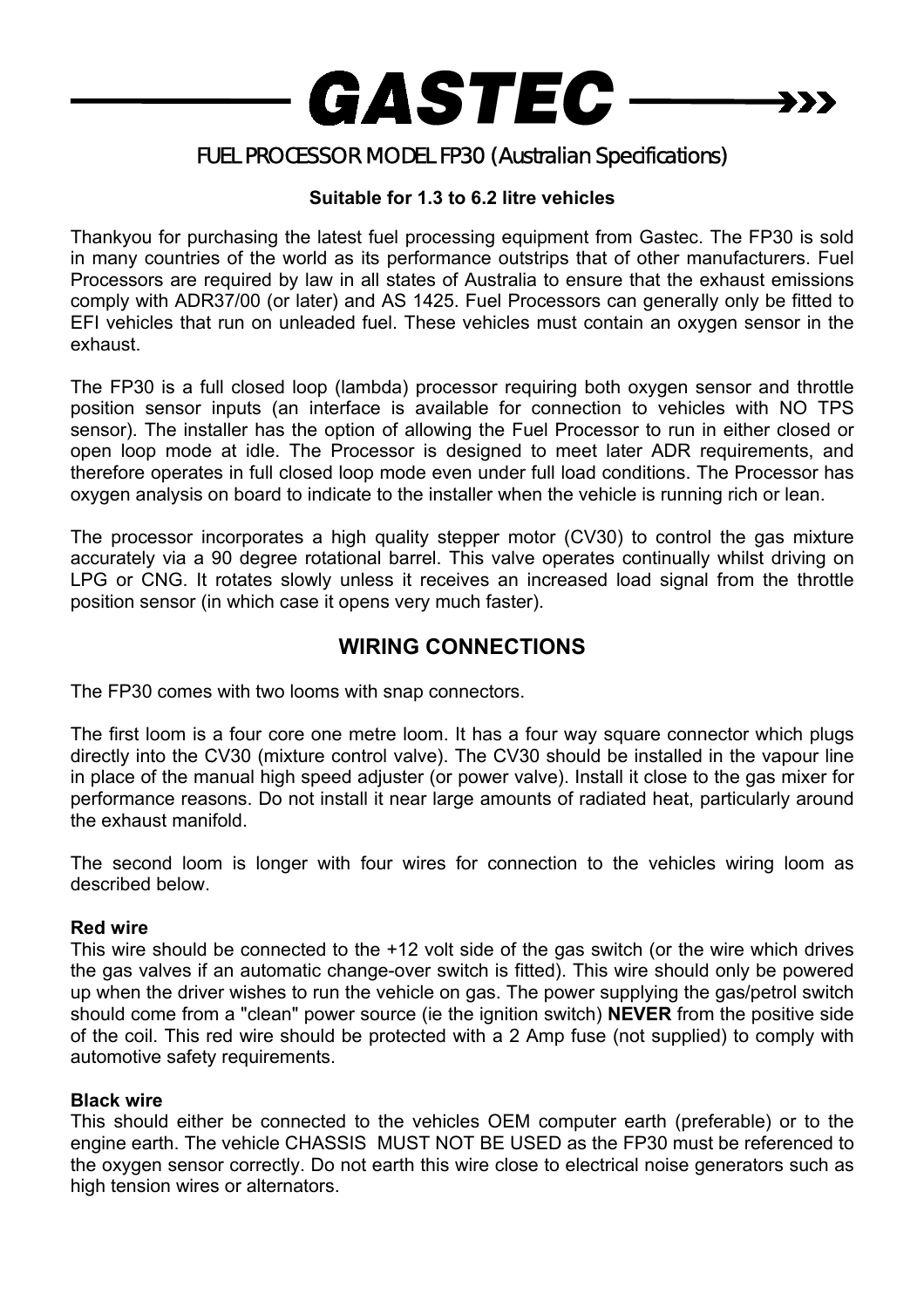#### **Green wire**

This should be connected to the throttle position **sensor** (NOT the throttle position **switch**). This sensor should, with the throttle at idle, read approximately 0.4 to 1.1 volts. When the throttle is slowly depressed the voltage should slowly increase to around 3.5-4.5 volts. If the vehicle does not contain a suitable sensor as described, contact your authorised Gastec distributor for further information on the NTPS throttle interface unit before proceeding.

#### **Brown wire**

This wire should be connected to the oxygen sensor output wire (not the earth or the +12 volt heater winding).



## **OPERATION**

Through the top lexan screen you should observe 4 lights (5 lights for the FP30 with petrol start operation). You will need to gently peel this screen up using a small screwdriver. A notch is located on the left hand side of the screen for this purpose. This will allow you to carry out the adiustments as described below.

#### **Red light**

The processor contains a potentiometer on the **left hand side** (under the screen). If you wish to operate the vehicle in **open loop mode at idle** rotate the potentiometer slowly clockwise (with the vehicle idling on gas) until the red light **just comes fully on.** This will then hold the CV30 fully open at idle. This will reduce the likelihood of backfire on hard acceleration from idle and will increase the performance when accelerating from idle. Some vehicles will show the engine management light when coasting down hills. These vehicles must have the potentiometer rotated fully anti-clockwise (ie red light off at idle) to ensure the engine runs in closed loop mode at all times. The red light must not flicker when the vehicle is above idle with a constant throttle.

#### **Green light**

The green light should come on when the accelerator is depressed quickly. This indicates an increasing load condition to the processor. The processor will now open the CV30 at a much faster rate than normal to ensure excellent performance. The green light will stay on for varying times depending on how far and how fast the accelerator is depressed. The green light must not flicker when the vehicle is above idle with a constant throttle.

#### **Left orange light**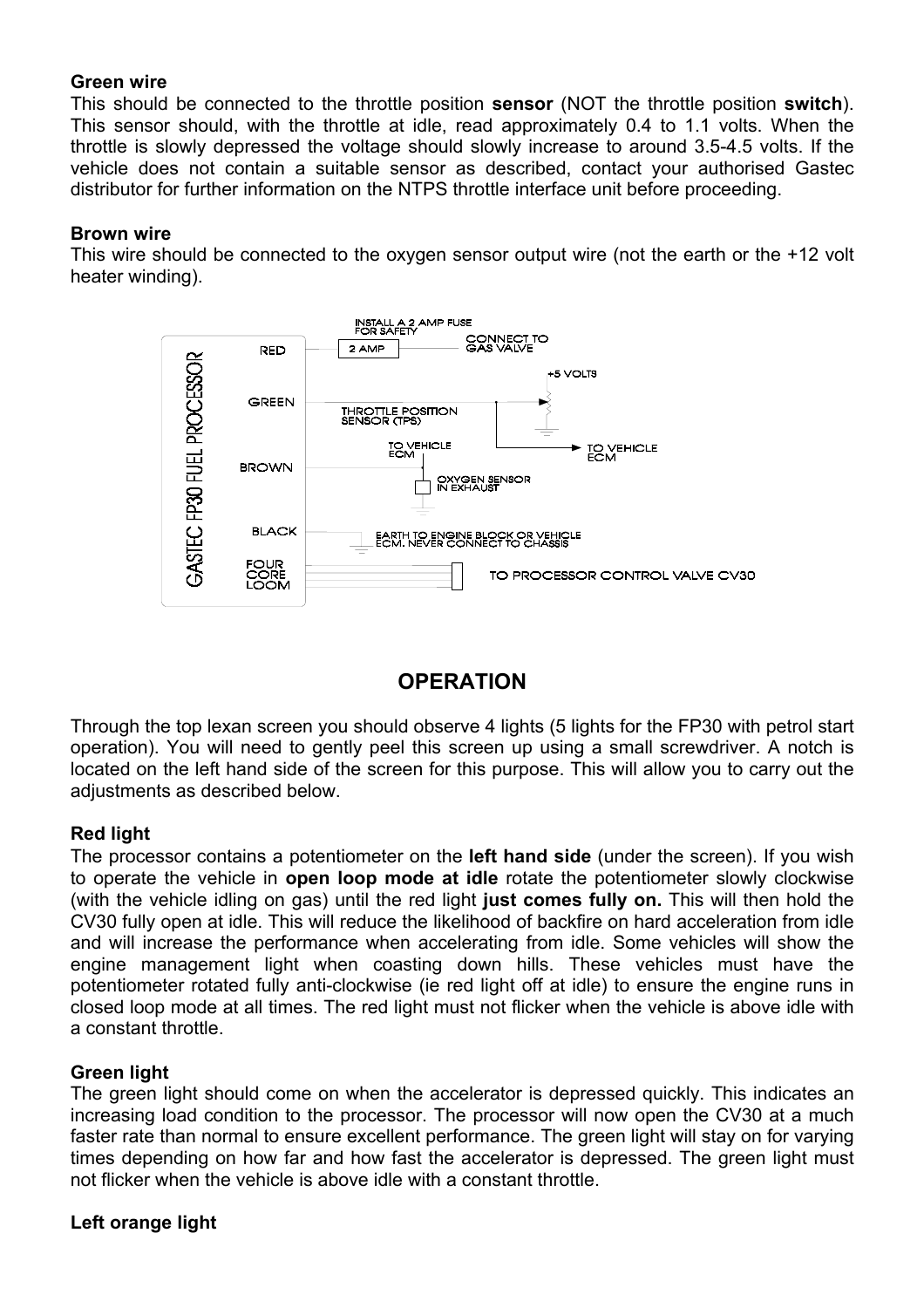The left orange light indicates that the engine is running LEAN (ie not enough gas).

#### **Right orange light**

The right orange light indicates that the engine is running RICH (ie too much gas).

When the **RED or GREEN lights are lit**, the orange **rich light** should be **predominantly on** also (ie the CV30 is being held open). **When above idle, with no GREEN or RED lights on, the two orange lights should toggle back and forth.** This indicates that Lambda (or stoichiometric) region is being maintained.

### **TUNING THE GASTEC FP30 FUEL PROCESSOR**

PLEASE FOLLOW THESE EASY TUNING INSTRUCTIONS TO ENSURE MAXIMUM PERFORMANCE AND ECONOMY IS ACHIEVED

1. Before starting the vehicle, disconnect the CV30 loom from the processor. Leave this loom disconnected and ensure the terminals do not touch any other wires or the chassis. The CV30 is shipped from the factory fully open allowing correct adjustment of the power valve and the idle adjustment screw on the convertor. If the vehicle has previously been started, operate the vehicle on gas and allow to idle. While idling, rotate the potentiometer on the left-hand side of the FP30 (under the lexan screen) until the red light just comes fully on. Wait for the valve to fully open, which may take up to 10 seconds. Turn off the engine and then disconnect the CV30 loom as described above.

2. Now start the vehicle and changeover to run on gas. Follow the tuning instructions set out below, still with the CV30 disconnected.

3. AFTER DETERMINING THAT THE ENGINE IS IN GOOD CONDITION, rev the motor to approximately 2500 rpm with no load being applied (ie in neutral). Now adjust the power valve (the large screw adjustment on the CV30) until the mixture is CONSTANTLY JUST RICH. Now allow the engine to fall back to idle before unscrewing the power valve 1/4 of a turn further. Rev the vehicle several times from idle and observe the processor lights. The lean light should not come on at all or should only come on for 1/4 of a second or less (while accelerating). If the lean light comes on for more than 1/4 of a second then unscrew the power valve another 1/4 of a turn and test again. Continue this process until the lean light is lit for 1/4 of a second or less. Now tighten the locking ring on the power valve. This then sets the maximum richness point. The CV30 will then lean the mixtures from this point.

4. Now adjust the idle mixture (still with the CV30 disconnected) to obtain a JUST RICH reading ( the rich light on the processor should be on). Ensure the engine runs smoothly with the air-conditioning on, lights on, the wheels turned to the full lock position (if power steering is fitted) and with the automatic transmission (if fitted) in DRIVE (obviously with your foot securely on the brake).

5. Turn of the engine. Reconnect the CV30.

6. Restart the engine again and operate on gas. To check that the CV30 is operating correctly, rev the vehicle to approximately 2000 rpm and observe the rich and lean lights. The two orange lights should toggle back and forth.

7. Now adjust the potentiometer on the left-hand side of the processor as described earlier in the section titled RED LIGHT, and then confirm the GREEN light operation as described in the section titled GREEN LIGHT.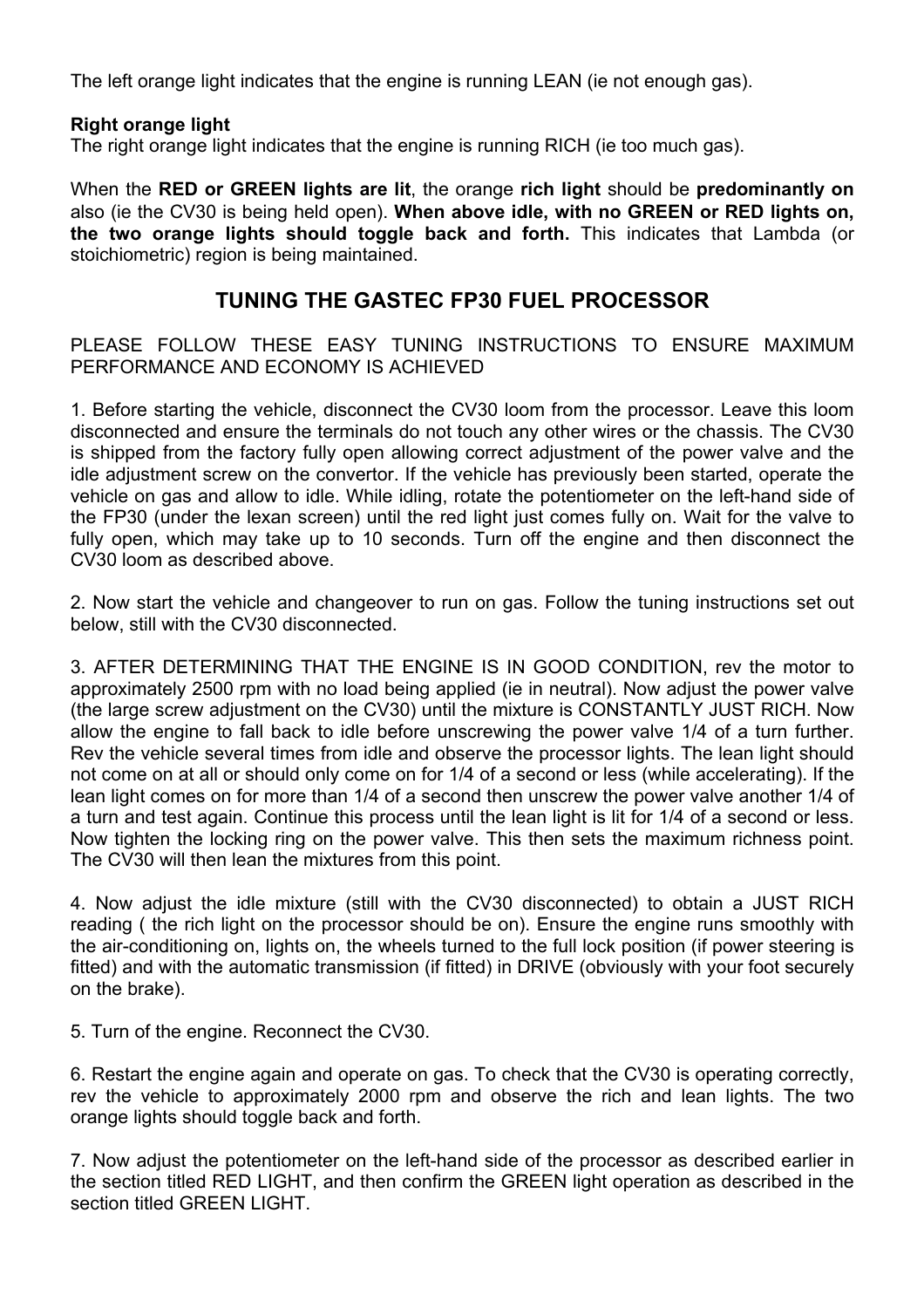8. Check that the vehicle idles smoothly, if not, check the status of the mixture lights on the FP30. If the idle becomes "lumpy" while either the rich or the lean lights are lit, then readjust the idle mixture screw on the convertor.

## **NOTES**

For **EA to EL Ford Falcon**, adjust the LHS red light to just come on at idle.

For **VN to VS Holden Commodore**, adjust the LHS red light to the off position or the engine management light will come on when coasting down hills.

LPG contains only 26 Megajoules of energy per litre compared with 32 Megajoules for Unleaded Petrol. To ensure maximum power while accelerating the FP30 will allow the engine to run richer on LPG. This is governed by the TPS sensor. Note that the continual stabbing of the accelerator may cause the engine management light to come on in some vehicles.

## **FP30 OPERATIONAL PROBLEMS AND HOW YOU MIGHT CURE THEM**

### **FP30 LEAN LIGHT IS ON ALL THE TIME**

Firstly ensure the oxygen sensor is hot and operational. Then unscrew the power valve almost all the way. Confirm that the lean light is still on. Now confirm that the CV30 is in fact fully open. To do this allow the vehicle to run on gas at approximately 1500 rpm for 10 seconds. After 10 seconds have elapsed turn the engine off immediately (do not allow the engine to return to idle before switching off) and remove the power valve (CV30) completely. Check that the rotational barrel in the valve is fully open (so the gas can pass through the slot in the middle).

IF THE PISTON IS IN THE FULLY OPEN POSITION the problem lies with the mechanical gas system, not the FP30. Areas to examine would be: A/ the correct mixer is fitted to the vehicle, B/ no air leaks exist in the vehicle's intake system, including around the mixer, C/ the vapour hose has not collapsed inside or is kinked, D/ the convertor is delivering gas without fault, E/ the tank has a useable amount of gas and the excess flow valve has not triggered..

IF THE BARREL IS NOT IN THE FULLY OPEN POSITION the problem is likely to be a wiring fault or the processor or valve itself. Check the following: A/ the fuel processor is earthed to the engine or the vehicles ECM and not the vehicle chassis, B/ the loom connector to the CV30 is fully plugged in, C/ ensure you have connected the brown wire to the oxygen sensor output wire, D/ check that the oxygen sensor is operational. If the above areas have been checked carefully, change the CV30. If the problem remains change the FP30.

### **FP30 RICH LIGHT IS ON ALL THE TIME**

Check that the FP30 is earthed to the engine or ECM not the chassis. Ensure that the oxygen sensor wire is not connected to the oxygen sensor heater wire. This will give a constant rich reading while the oxygen sensor is being electrically heated. On some vehicles the heater wire will contain +12 volts for several minutes. If the heater is turned off when the sensor is hot the FP30 will then read a constant lean signal from this time on.

Check that the red idle light on the processor is not on (unless you require the vehicle to run open loop at idle). If the red light is on above idle, rotate the potentiometer on the left hand side of the FP30 (under the lexan screen) until the red light just goes out. If you are unable to turn the red light off, the throttle position sensor may be worn or you may have chosen an incorrect TPS wire.